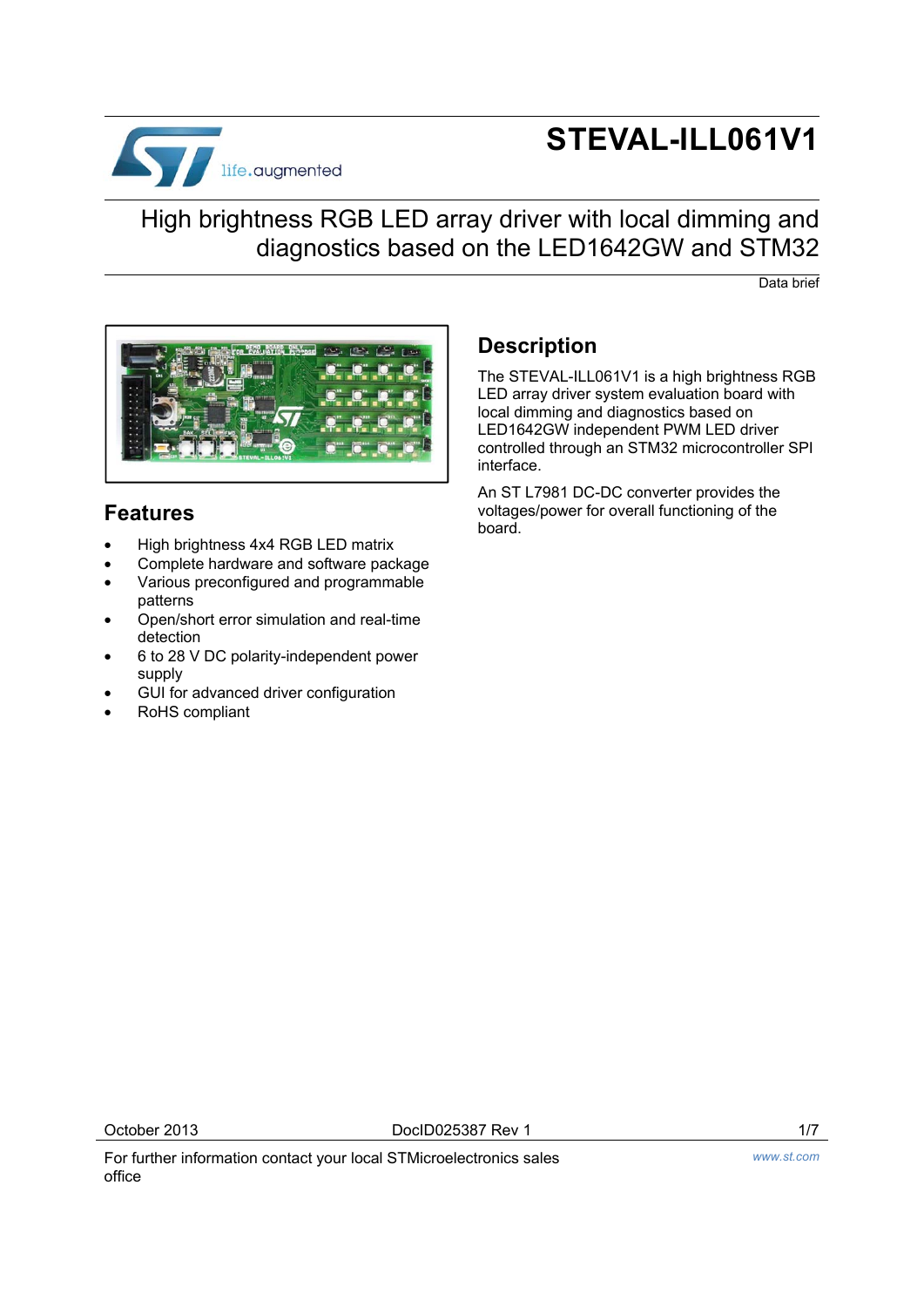# **1 Schematic diagrams**

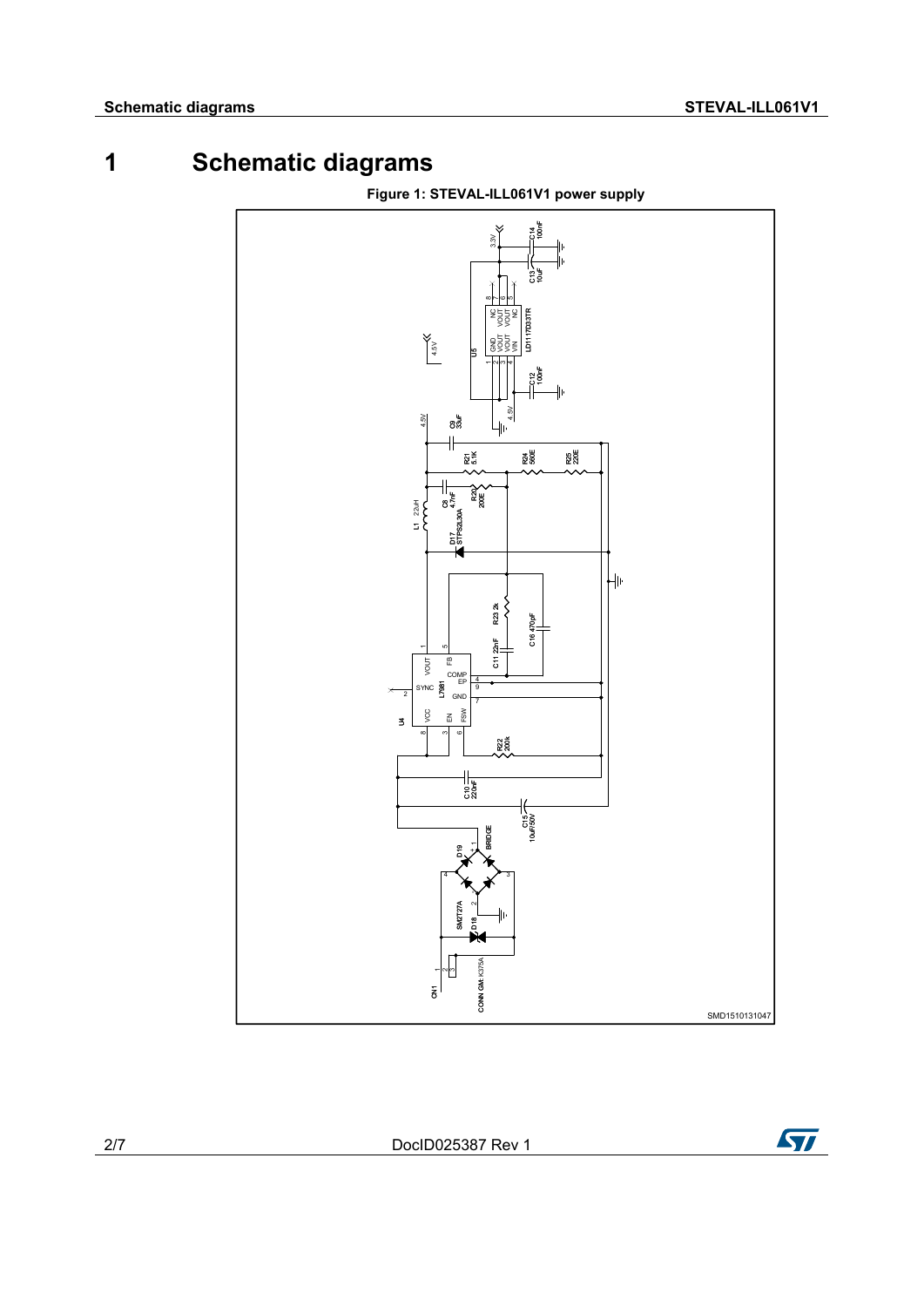$\sqrt{2}$ 



DocID025387 Rev 1 3/7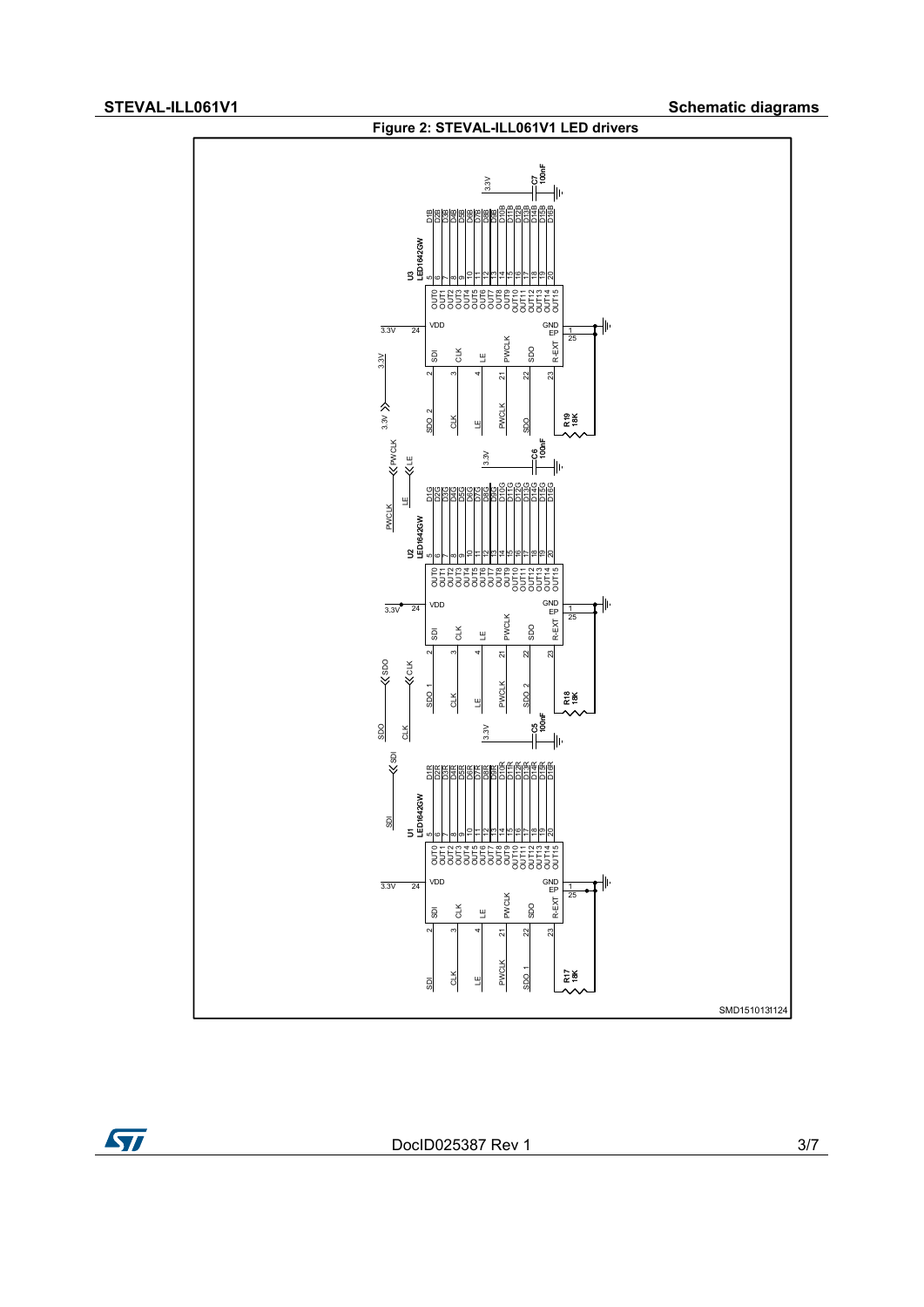### **Schematic diagrams STEVAL-ILL061V1**



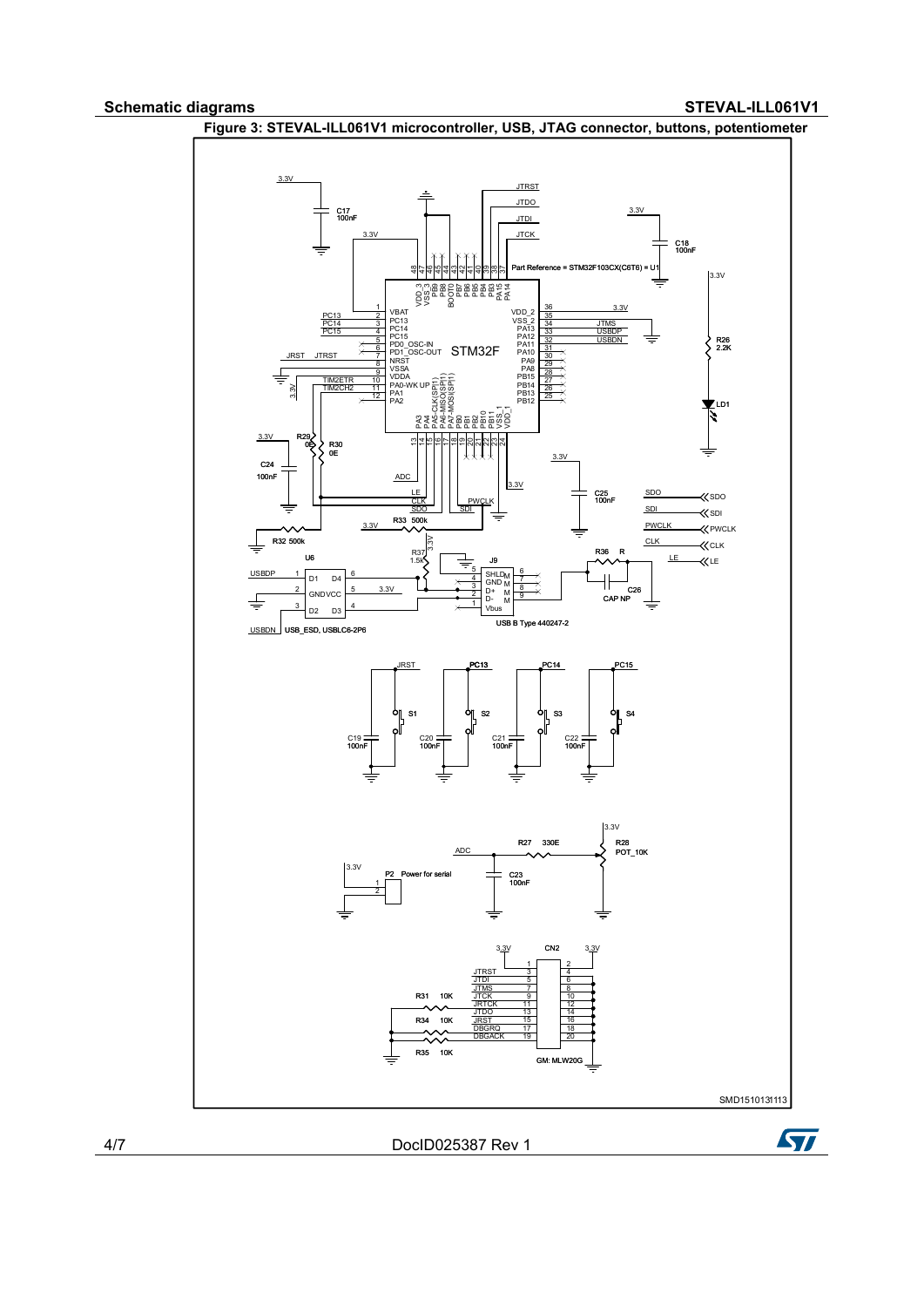$\sqrt{2}$ 

STEVAL-ILL061V1 STEVAL-ILL061V1



DocID025387 Rev 1 5/7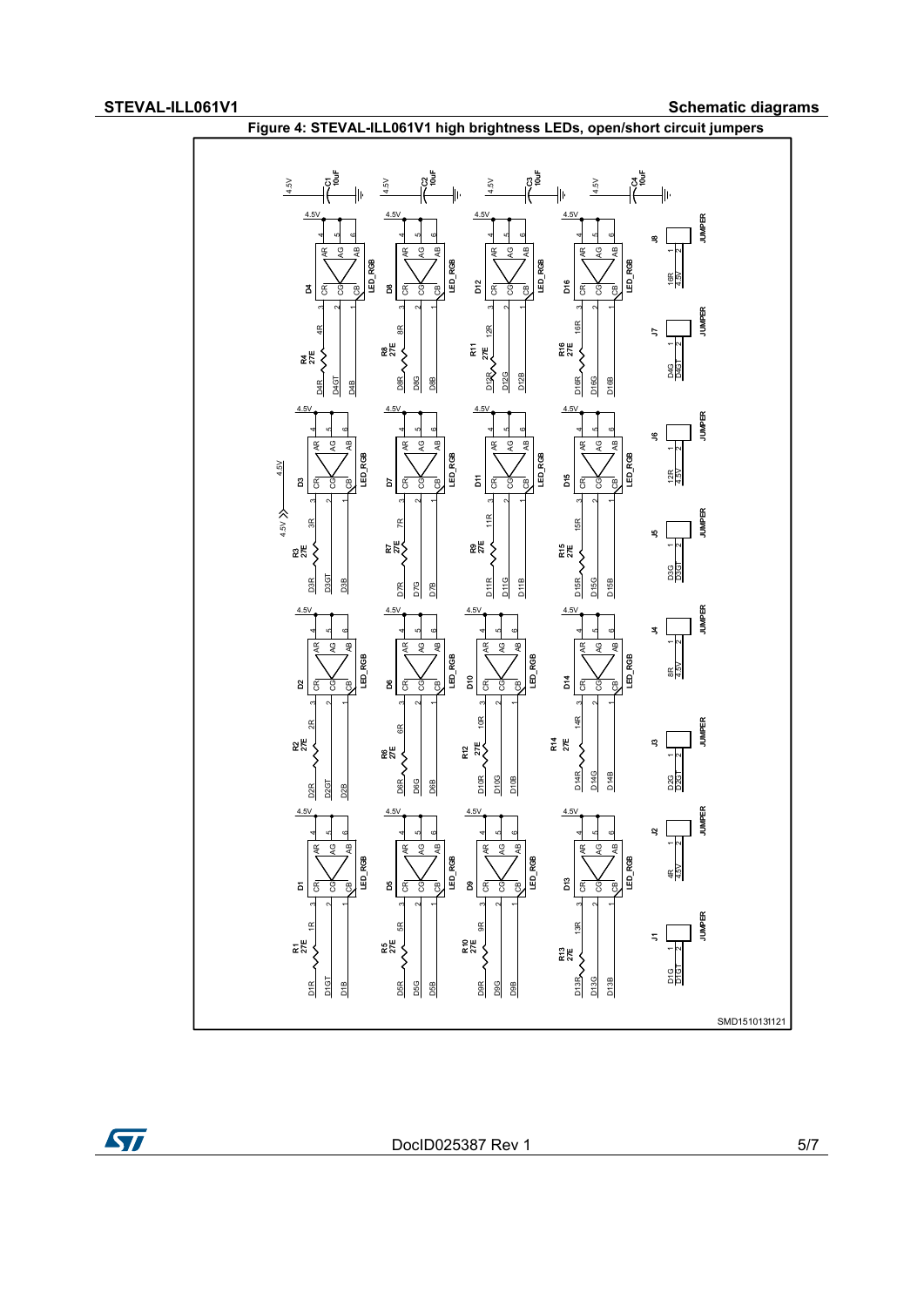# **2 Revision history**

| <b>Date</b> | <b>Revision</b> | <b>Changes</b>   |
|-------------|-----------------|------------------|
| 15-Oct-2013 |                 | Initial release. |